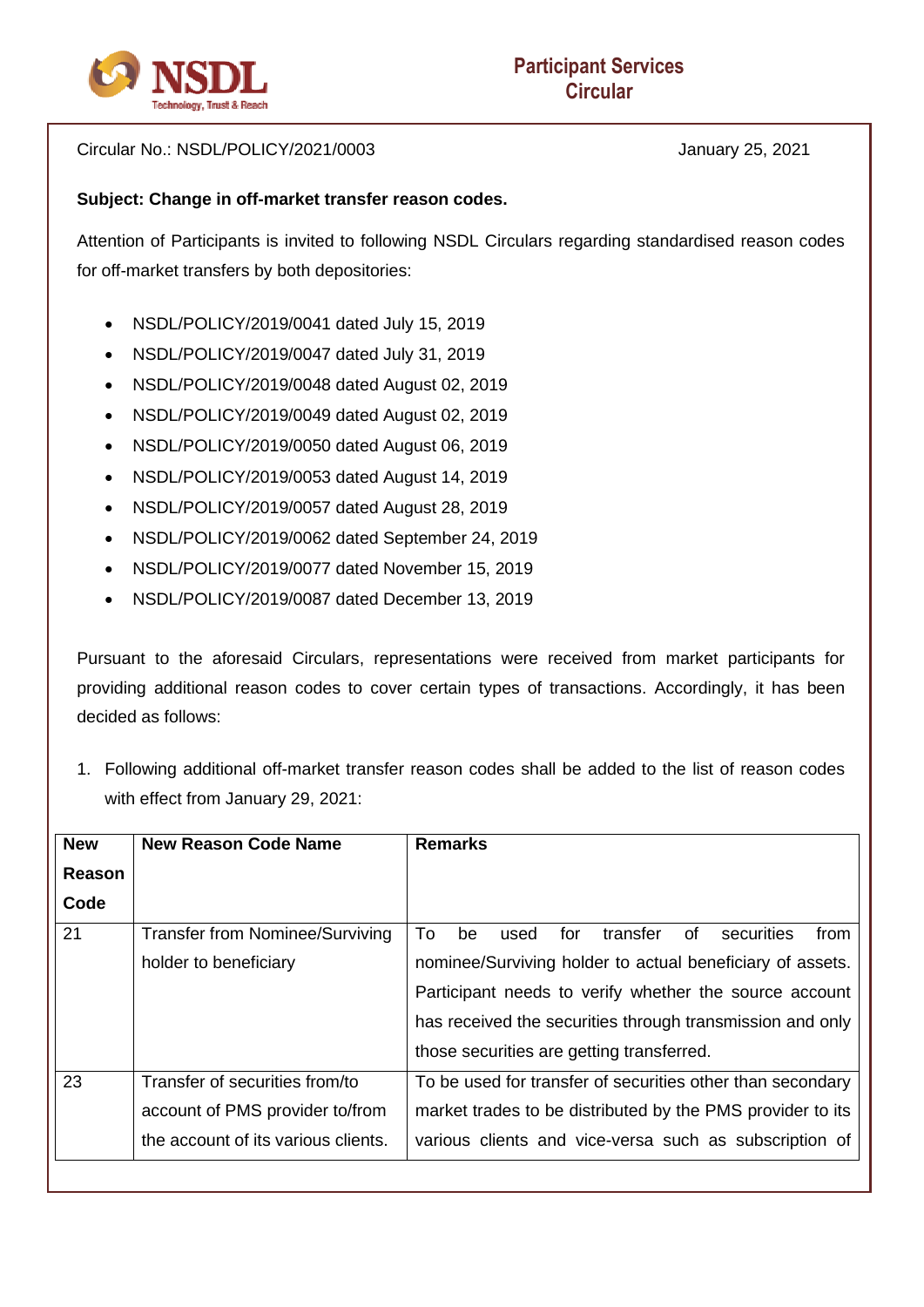

|    |                                | mutual fund units, redemption of mutual fund units,       |  |  |
|----|--------------------------------|-----------------------------------------------------------|--|--|
|    |                                | primary market acquisition, rights shares, unlisted       |  |  |
|    |                                | securities distribution, etc. Participant shall ensure to |  |  |
|    |                                | keep the copy of the SEBI registration certificate as PMS |  |  |
|    |                                | provider on record.                                       |  |  |
| 24 | Margin to Custodian            | As per point no. 13 of the SEBI Circular<br>no            |  |  |
|    |                                | SEBI/HO/MIRSD/DOP/CIR/P/2020/28<br>dated<br>February      |  |  |
|    |                                | 25, 2020 on Margin obligations to be given by way of      |  |  |
|    |                                | Pledge/ Re-pledge in the Depository System states that    |  |  |
|    |                                | "Clients having arrangements with custodians registered   |  |  |
|    |                                | with SEBI for clearing and settlement of trades shall     |  |  |
|    |                                | continue to operate as per the extant guidelines". To be  |  |  |
|    |                                | used by Custodial Participants.                           |  |  |
| 25 | Margin returned by Custodian   | per point no. 13 of the SEBI Circular<br>As<br>no         |  |  |
|    |                                | SEBI/HO/MIRSD/DOP/CIR/P/2020/28 dated<br>February         |  |  |
|    |                                | 25, 2020 on Margin obligations to be given by way of      |  |  |
|    |                                | Pledge/ Re-pledge in the Depository System states that    |  |  |
|    |                                | "Clients having arrangements with custodians registered   |  |  |
|    |                                | with SEBI for clearing and settlement of trades shall     |  |  |
|    |                                | continue to operate as per the extant guidelines". To be  |  |  |
|    |                                | used by Custodial Participants.                           |  |  |
| 26 | Change of nominee shareholder  | To be used for transfer of shares inter-se between        |  |  |
|    | appointed under section 187(1) | nominee shareholders or between the holding company       |  |  |
|    | of Companies Act               | and nominee shareholder. For these type of transfers,     |  |  |
|    |                                | supporting documents like copy of the Board resolution of |  |  |
|    |                                | the company effecting change of nominee shareholders      |  |  |
|    |                                | (evidencing<br>nominee<br>change/<br>appointment<br>of    |  |  |
|    |                                | shareholder)<br>needs<br>be<br>provided<br>to<br>by       |  |  |
|    |                                | transferor/transferee to Participant.                     |  |  |
| 27 | <b>Off-Market Swap</b>         | To be used for off market sale of securities where        |  |  |
|    |                                | consideration is in form of securities. Supporting        |  |  |
|    |                                | documents like details of securities swapped to be        |  |  |
|    |                                | obtained. Consideration field would be mandatory for this |  |  |
|    |                                | reason code. As consideration field would be mandatory,   |  |  |
|    |                                | stamp duty as per prescribed rates shall be applicable.   |  |  |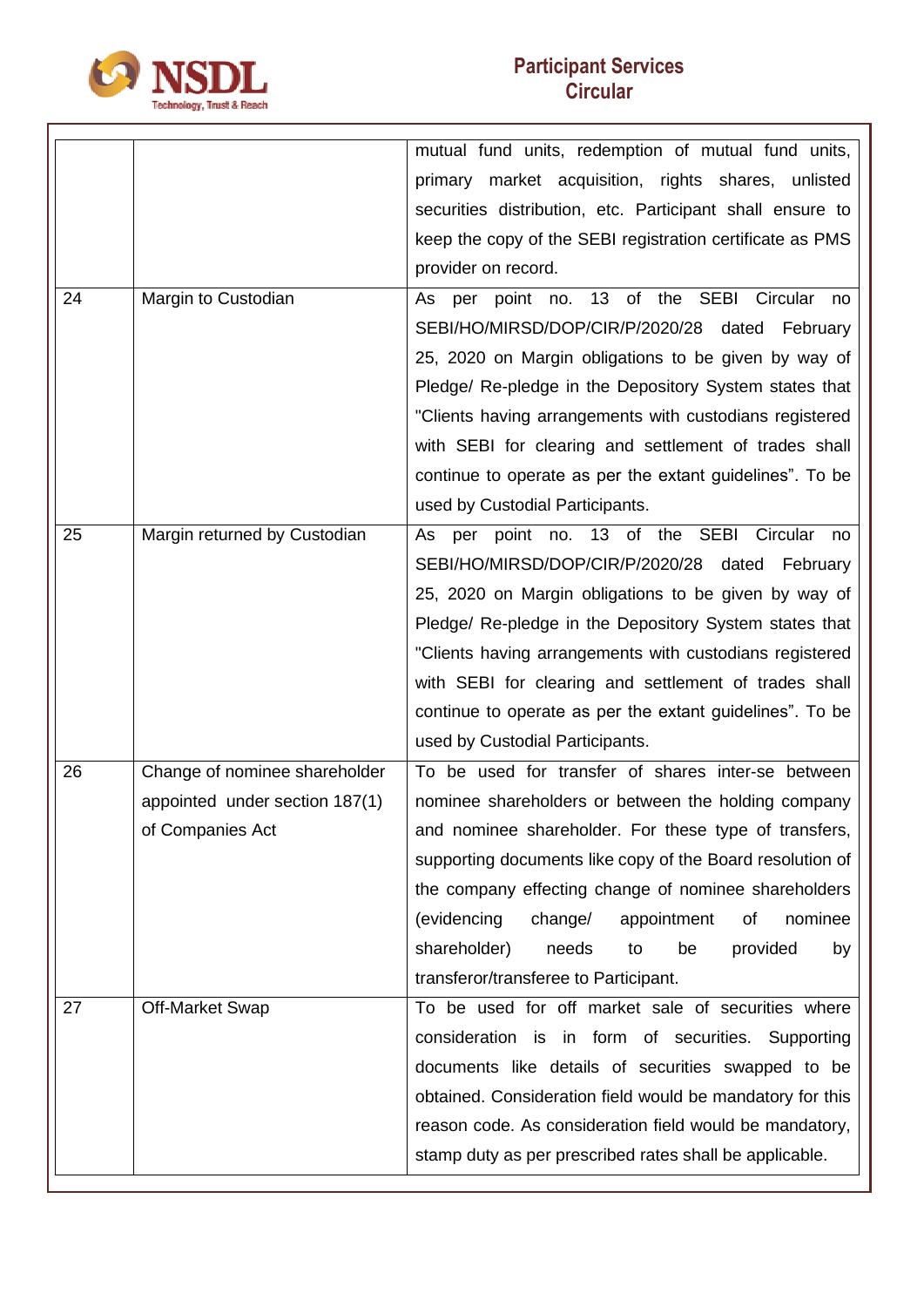

| 28 | Delisting - Exit offer            | To be used for allowing tendering of shares by investors      |
|----|-----------------------------------|---------------------------------------------------------------|
|    |                                   | to special demat account opened by delisting company          |
|    |                                   | where stock exchange platform for tendering shares is         |
|    |                                   | not adopted. Supporting documents like Copy of the            |
|    |                                   | delisting offer/ public notice (sent by the company to the    |
|    |                                   | shareholder, having target demat account details of the       |
|    |                                   | company) needs to be provided by transferor to                |
|    |                                   | Participants.                                                 |
| 29 | Deposit of securities with Escrow | To be used for deposit of securities or its return thereof to |
|    | Agent and its return              | an escrow account for a temporary period for any Offer        |
|    |                                   | for Sale, Off-market Sale or acquisition triggering SAST,     |
|    |                                   | etc.                                                          |

## 2. Further, following reason codes will be discontinued w.e.f January 29, 2021

| <b>Existing</b><br>Reason<br>Code | <b>Existing Reason Names to be discontinued</b> |
|-----------------------------------|-------------------------------------------------|
| 2                                 | Margin to stock broker / PCM                    |
| 20                                | Certificate of Deposit Redemption               |
| 22                                | <b>Commercial Paper Issuance</b>                |
| 91                                | Payout - On payments for unpaid securities      |
| 98                                | Meeting Legitimate Dues of Stock Broker         |

The aforesaid enhancements will be implemented in eDPM and SPEED-e system at EOD of January 29, 2021. Participants are requested to take note of the aforesaid and are requested to inform their clients accordingly.

For and on behalf of **National Securities Depository Limited**

**Chirag Shah Senior Manager**